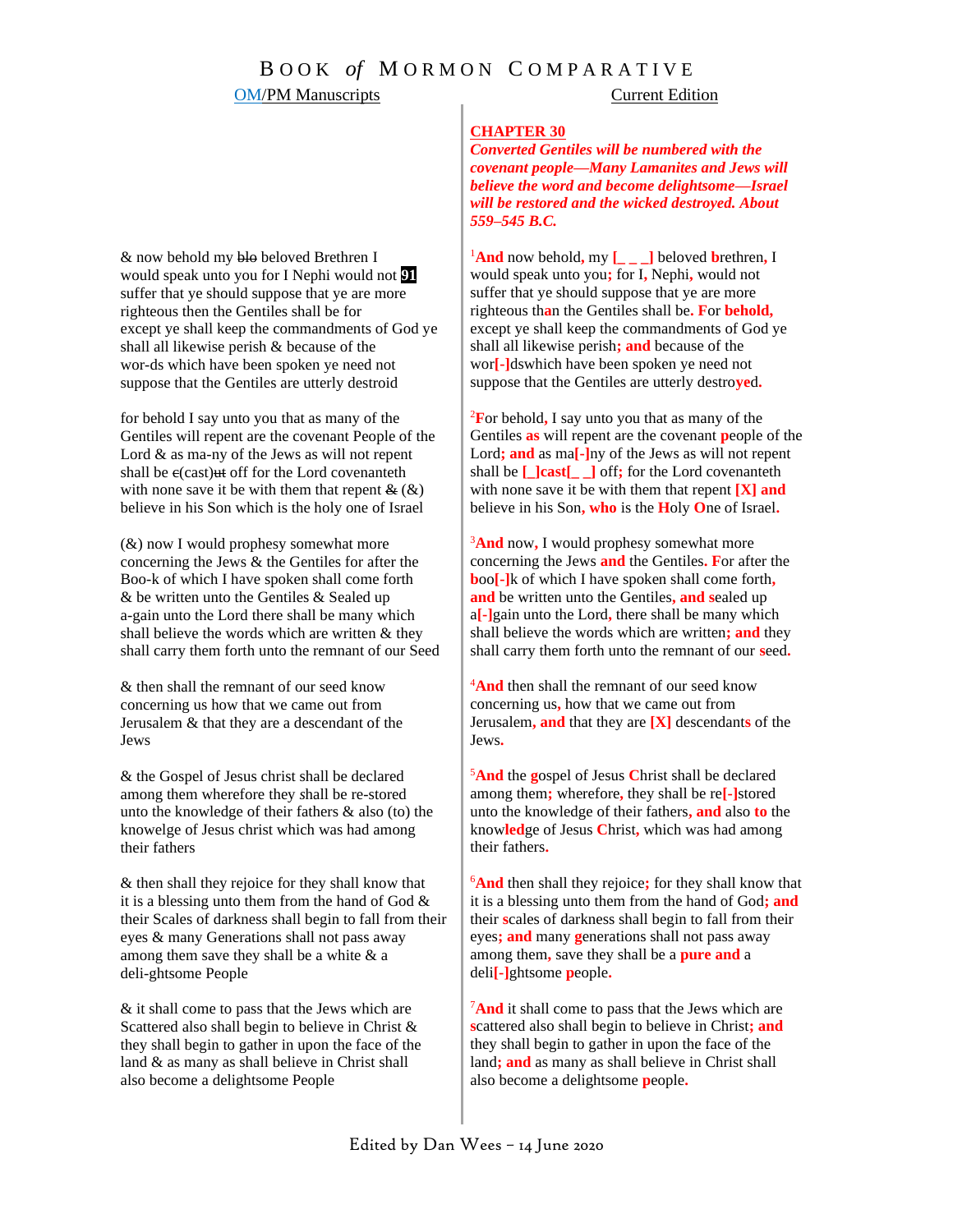# B O O K *of* M O R M O N C O M P A R A T I V E

### **OM/PM Manuscripts** Current Edition

& it shall co-me to pass that the Lord God shall commence his work among all Nations Kindrids Tongues & People to bring about the restoration of his People upon the earth

& with righteousness shall the Lord God Judge the poor & reprove with equity for the meek of the earth & he shall smite the earth with the rod of his mouth & with the br()eath of his lips shall he slay the wicked

for the time speedily cometh that the Lord God shall cause a great division among the People & the wicked will he destroy & he will spare his People yea even if it so be that he must destroy the wicked by fire

& righteousness shall be the gir*d*le of his loins & faithfulness the girdle of his reins

 $&$  then shall the wolf dwell with the Lamb  $&$ the Leopard shall lie down with the kid  $&$  the calf  $&$  the young lion  $&$  the fatling together  $&$  a little child shall lead them

& the cow & the bear shall feed their young ones shall lie down together & the Lion sh shall eat straw like the Ox

& the sucking child shall play on the hole of the asp & the weaned child shall put his hand on the cockatrice*s* den

they shall not hurt nor destr-oy in all my holy mountain for the earth shall be full of the knowledge of the Lord as the waters cover the Sea

wherefore the things of all Nations shall be made known yea all things shall be made known unto the children of men

there is nothing which is secr-et save it shall be revealed there is no works of darkness save it shall be made- $\overline{92}$  manifest in the light  $\&$  there is nothing which is sealed upon the earth save it sh-all be loosed

<sup>8</sup>**And** it shall co**[-]**me to pass that the Lord God shall commence his work among all **n**ations**, k**indr**e**ds**, t**ongues**, and p**eople**,** to bring about the restoration of his **p**eople upon the earth**.**

<sup>9</sup>**And** with righteousness shall the Lord God **j**udge the poor**, and** reprove with equity for the meek of the earth**. And** he shall smite the earth with the rod of his mouth; and with the br()eath of his lips shall he slay the wicked**.** 

<sup>10</sup>**F**or the time speedily cometh that the Lord God shall cause a great division among the **p**eople**, and** the wicked will he destroy**; and** he will spare his **p**eople**,** yea**,** even if it so be that he must destroy the wicked by fire**.**

<sup>11</sup>**And** righteousness shall be the girdle of his loins**, and** faithfulness the girdle of his reins**.**

<sup>12</sup>**And** then shall the wolf dwell with the **l**amb**; and**  the **l**eopard shall lie down with the kid**, and** the calf**, and** the young lion**, and** the fatling**,** together**; and** a little child shall lead them**.**

<sup>13</sup>**And** the cow **and** the bear shall feed**;** their young ones shall lie down together**; and** the **l**ion **[\_ \_]** shall eat straw like the **o**x**.**

<sup>14</sup>And the sucking child shall play on the hole of the asp**, and** the weaned child shall put his hand on the cockatrice**'**s den**.**

<sup>15</sup>**T**hey shall not hurt nor destr**[-]**oy in all my holy mountain**;** for the earth shall be full of the knowledge of the Lord as the waters cover the **s**ea**.**

<sup>16</sup>**W**herefore**,** the things of all **n**ations shall be made known**;** yea**,** all things shall be made known unto the children of men**.**

<sup>17</sup>**T**here is nothing which is secr**[-]**et save it shall be revealed**;** there is no work**[\_]** of darkness save it shall be made**[-]** manifest in the light**; and** there is nothing which is sealed upon the earth save it sh**[-]**all be loosed**.**